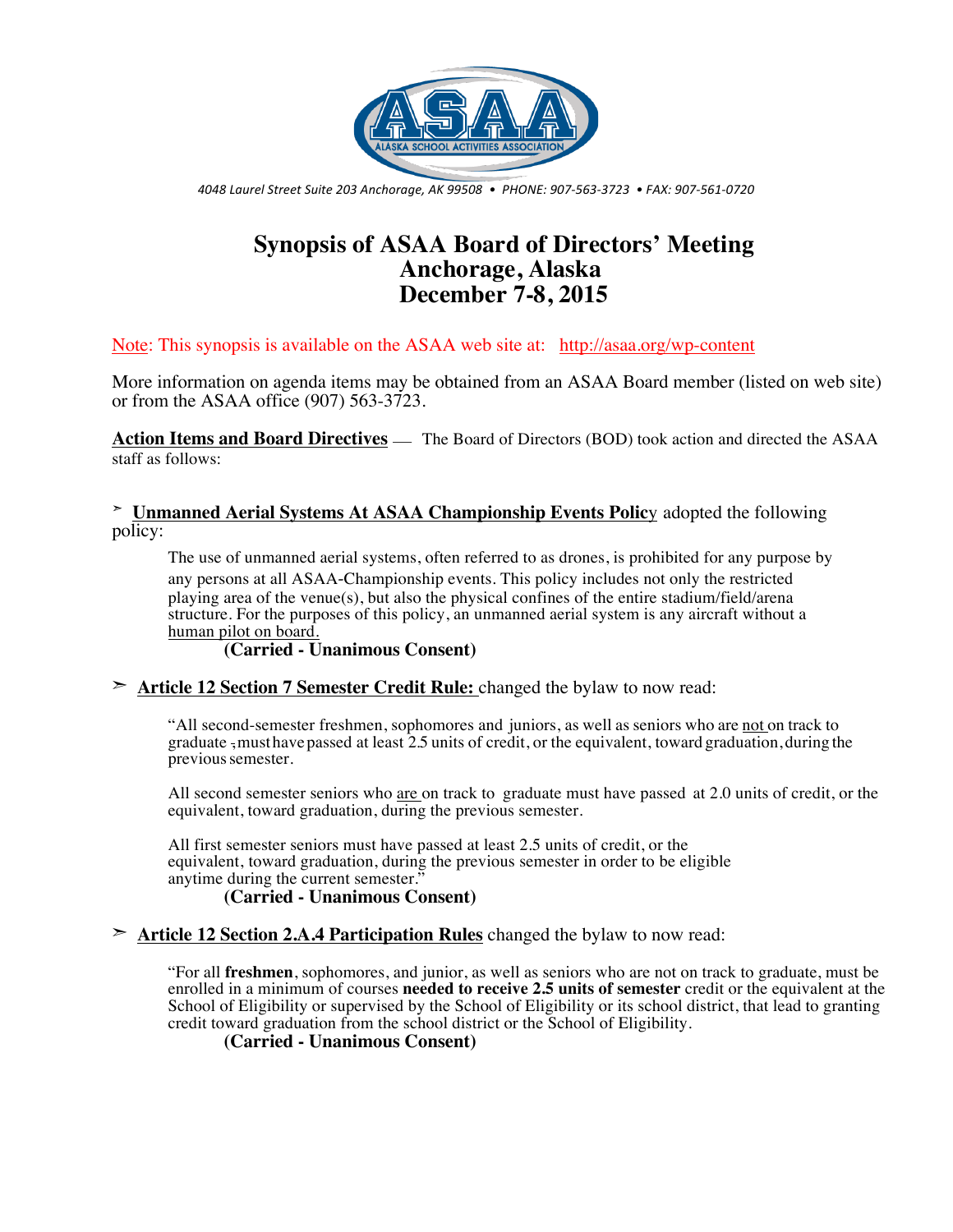#### ➣ **Article 12 Section 2 B.3 Alternative Education Student Change of School of Eligibility** changed the bylaw to now read:

A student attending a non-member charter school, alternative school or program(including district correspondence) whom wishes to change his/her School of Eligibility will be ineligible for interscholastic competition at the new School of Eligibility for one calendar year, from the date of receipt by ASAA of the Application for Changing School of Eligibility form. Atschools with no subvarsity teams, the student could ask for a waiver to participate on the varsity team during the regular season, but would not be able to participate at either conference or state tournaments.

# **(Carried - Unanimous Consent)**

➣ **Article 12 Section 2.E Participation Rules 8th Grade Student Participation Authority** changed the bylaw to allow the use of  $8<sup>th</sup>$  grade students for the sport of soccer.

# **(Carried - Unanimous Consent)**

➣ **Article 7 Section 6.C Definition of Season** changed the bylaw to now read:

For an activity that is confined to a season, the season is established by the Board of Directors and may begin with the first day of practice and end at the conclusion of the state championship event. From time to time, the Board of Directors may grant a post-season extension when requested in a timely manner by a member school, for the sole purpose of out-of-state competition. *Additionally, cheer squads may request a pre-season extension for the sole purpose of cheering at the Great Alaska Shootout.*

## **(Carried - Unanimous Consent)**

➣ **Tennis State Championship Roster Limits: took action to removed Tennis from the list of activities with set roster limits for State Championship Events.**

**(Carried - Unanimous Consent)**

➣ **Endowment Games: took action to allow two additional endowment games for the sport of basketball provided the games are played against schools of a different classification. The policy now reads as follows:**

## **Section 9 - Maximum Games Prior to Qualification for State Tournament**

A . The following number of games / matches may be played during the regular season. In addition, 2 Endowment Games may be played each season in the following team sports Basketball, Hockey, Volleyball, Soccer, Baseball and Softball. **Additionally, 2 more Endowment games may be played in the sport of basketball provided the schools involved are at different classifications.**

Basketball — 22 games exclusive of conference tournaments or 19 games and one invitational tournament of three or more game

Football — one game per week to a maximum of 8 games per season exclusive of playoffs

Wrestling  $-24$  individual weigh-ins exclusive of forfeits by opponents exclusive of conference tournaments

Volleyball, Hockey, Baseball, Soccer, Softball — 22 contests, exclusive of conference tournaments

**(Carried - Unanimous Consent)**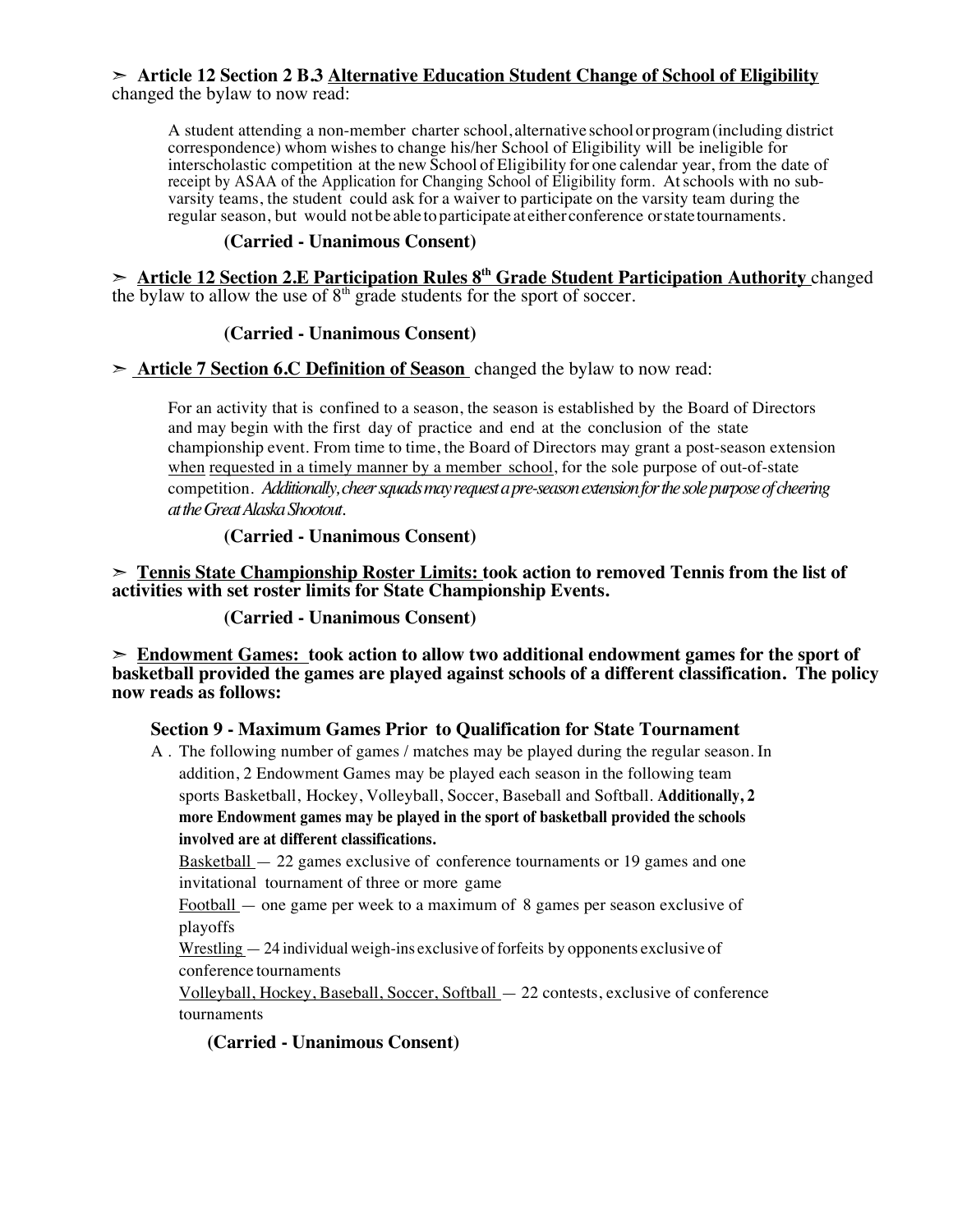➣ **State Tournament Site Selections:** took action to select the following sites for State Championship events:

- **Hockey**---Menard Center, hosted by Wasilla High (3 year bid, beginning 2017) **(Carried - Unanimous Consent)**
- **Small and Medium Football**---Palmer High School (3 year bid, beginning 2016) **(Passed 7-1)**
- **Mixed 6 and 2A Volleyball**---Dimond High School (3 year bid beginning 2016) **(Carried - Unanimous Consent)**

**Wrestling Girls/123A/4A**----Chugiak and Bartlett High Schools, hosted by Chugiak (3 year bid beginning 2016)

**(Carried - Unanimous Consent)**

**DDF**---East High School---Staff provided by UAA Debate team (3 year bid beginning 2017) **(Carried - Unanimous Consent)**

**Soccer-**---Eagle River and Chugiak High Schools, hosted by Eagle River (3 year bid beginning 2017)

**(Passed 5-3)**

**Track and Field**----Palmer High School (3 year bid beginning 2017) **(Passed 6-2)**

➣ **Official Selection and Allocations for Football** took action to reduce the Kenai Football Officials Association from 5 to 3 positions, giving Anchorage/Mat Su and Fairbanks one more position each.

#### **(Carried - Unanimous Consent)**

➣ **Out of State Hockey "house team" travel** took action to change the Individual non-school participation policy for hockey to read:

INDIVIDUAL NON-SCHOOL PARTICIPATION ASAA prohibits boys and girls students, who are members of a high school team, from competing as a member of a non-school comp, junior hockey **or out of state traveling house** team beginning with the first day of high school practice until a school team has completed its season . The prohibition on competing on a nonschool team will be lifted during Thanksgiving and Christmas vacations dates as they are determined by schools and districts. Although this rule does not restrict practice on a non-school team during the high school season, no student may participate in a high school game on a day in which he/she has participated in a "comp" practice (see item 12 of supplemental rules regarding penalty).

## **(Carried - Unanimous Consent)**

➣ **Small School Football Conferences:** took action to place Redington High into the Peninsula Conference.

## **(Carried - Unanimous Consent)**

➣ **State Basketball and Cheer Tournament Dates:** failed to approve a motion to hold the 3A/4A State Basketball Tournament the weekend now being used by the 1A/2A Tournament with the 1A/2A tournament switching to the later weekend

**(Failed-5-3)**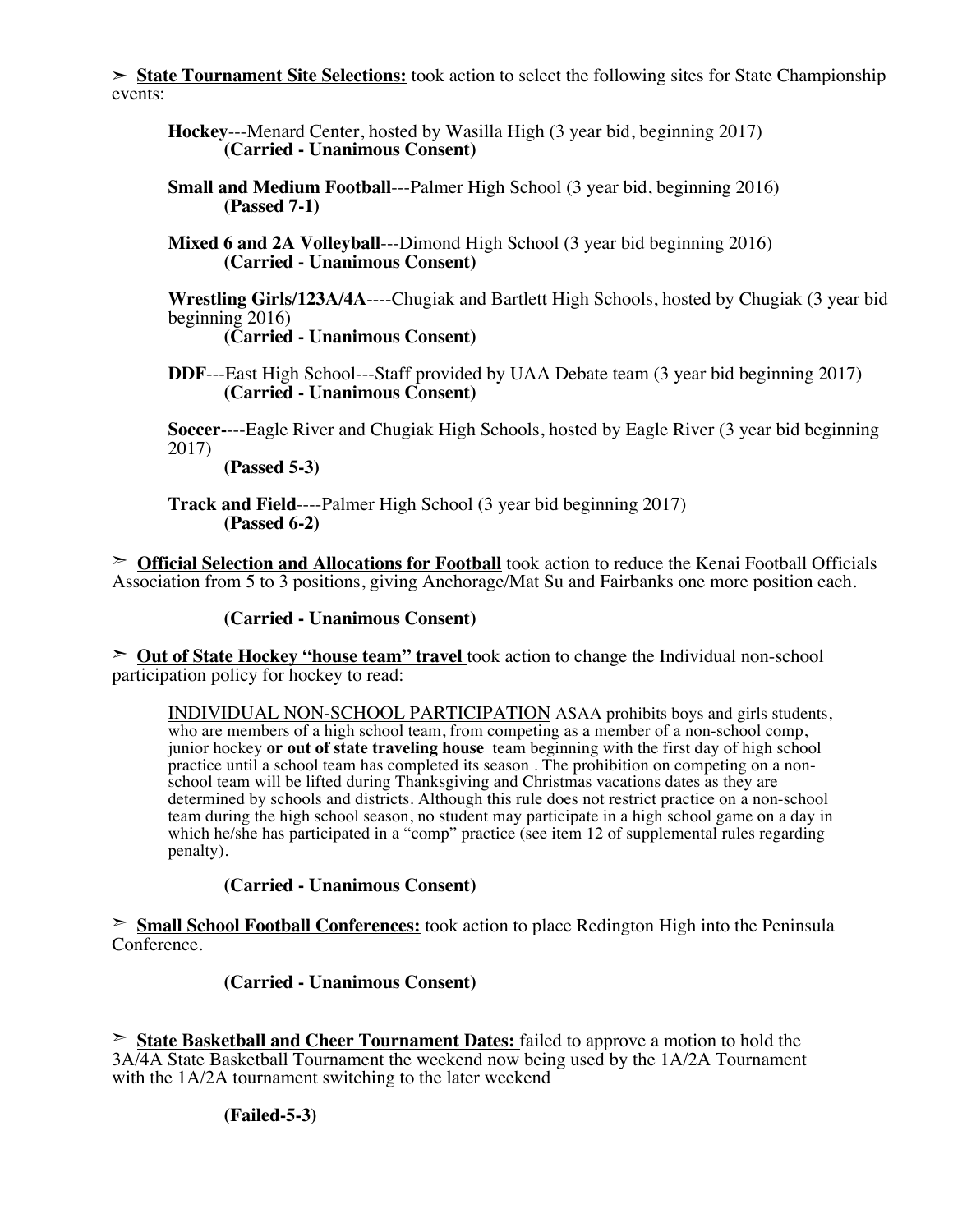➣ **State Wrestling Tournament:** failed to approve a motion to shorten the wrestling season by one week.

## **(Failed-5-3)**

**State Mixed 6/2A Volleyball Tournament:** approve a motion to add one week to the Mixed 6/2A Volleyball season.

#### **(Passed: 6-2)**

➣ **Budget Revision:** approve a motion to use \$93,000 from the Fund Balance to offset remodeling cost associated with the purchase of additional office space.

#### **(Carried - Unanimous Consent)**

➣ **Awards and Recognitions The** Executive Director and ASAA Board of Directors recognized outgoing Region 3 Representative Mike Boyd of his service to the students and member schools throughout Alaska during his six years of service on the ASAA Board of Directors.

**Reports:** The BOD heard the following reports:

- Board Members
- State Tournaments
- Finance Committee
- Student Government
- Officials/Coaches
- Sponsorships/Marketing/Promotions
- Play for Keeps, Win for Life/Hall of Fame
- Sports Medicine Advisory Committee (SMAC)
- Executive Director

Public Comments: No members of the public spoke on agenda or non-agenda items during this designated time.

**Executive Session:** The board moved into executive session to discuss several items.

**Workshops:** None

**Hearings:** Thunder Mt. Student D.S. Homer High School Student J.T.

# **Tabled Items:**

None

**Discussion Items:** The BOD discussed the following items:

➣ **Transgender Policy** continued to discuss the need to develop the policy. A draft has been sent out to schools and is being reviewed by the ASAA's attorney.

➣ **TAD Policy Review:** discussed the developing a waiver process for student who has committed their  $3<sup>rd</sup>$  and  $4<sup>th</sup>$  offenses in order to give them opportunity to regain eligibility. Formed a committee to work on a proposal to be brought to the Board at the February meeting.

➣ **Code of Conduct:** directed Executive Director to send out a revised Code of Conduct policy to